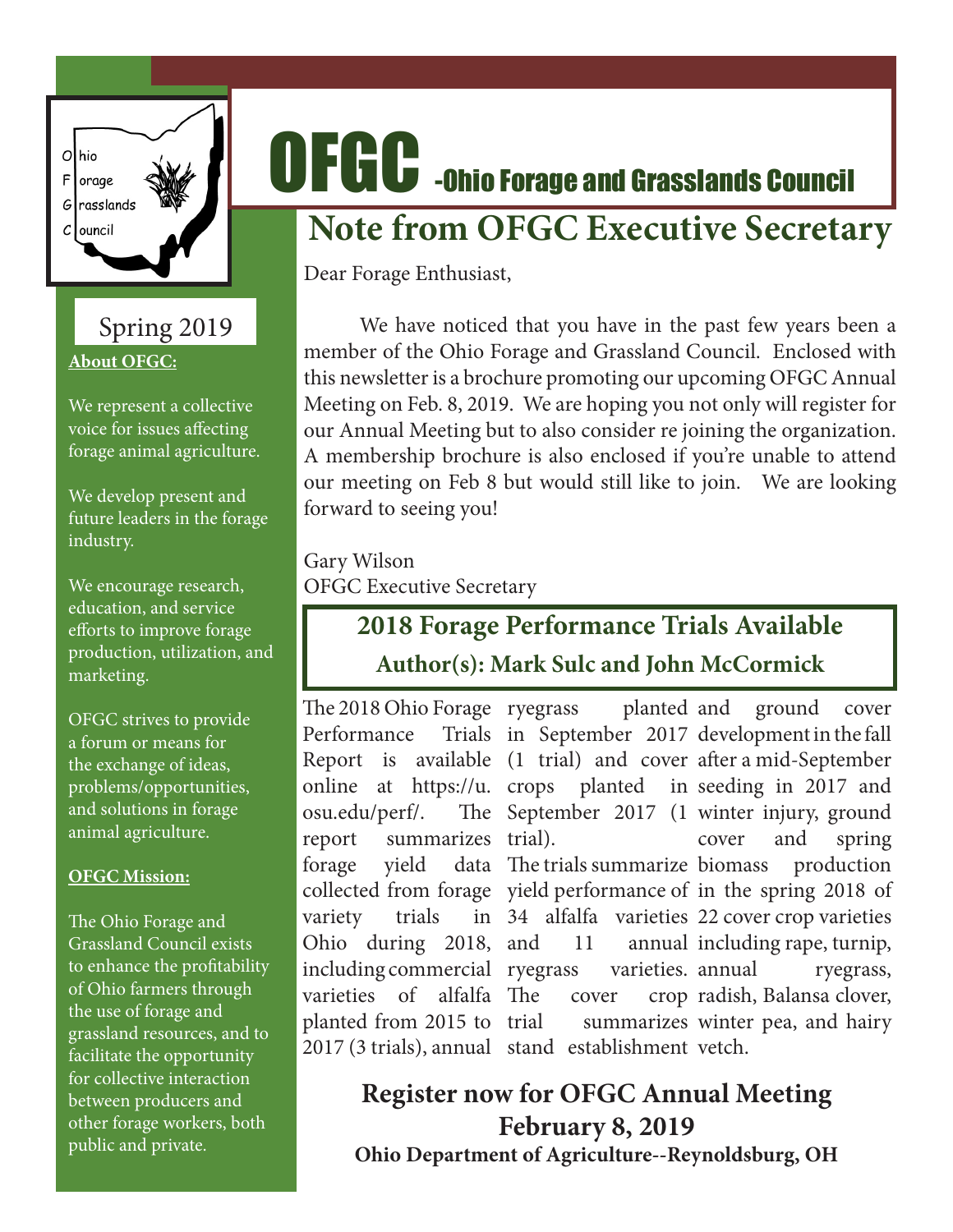# Time to plant….really! written by Chris Penrose, AFGC Vice president, OFGC Member

 With weather like we are having, you may think this is a crazy statement, but it will soon be time to sow seed in our pasture and hay fields. There is a method called "frost seeding" where you apply seed to the ground and the freezing and thawing of the soil in February and early March will provide seed to soil contact allowing germination of the seed. There is a little more risk of the seed not germinating than a traditional seeding, but the cost and time is a lot less.

 The secret is to have exposed soil. Pasture and hay fields that have thin stands and exposed soil are good candidates for frost seeding. The seed that works best is clover. Medium red clover is the cheapest seed and works well. Other clovers will also work. Simply apply 3-10#/acre of seed and let Mother Nature take her course. Some steps to improve germination include mixing fertilizer with the seed as the fertilizer will scratch the seed coat and improve germination. If the ground can withstand the heavy equipment, seed can be mixed into fertilizer at a bulk fertilizer plant. Keep in mind that when you apply this mixture with a "spinning seeder", fertilizer will travel twice as far as the seed, so you will want to cut the rate in half and overlap by half when applying the fertilizer and seed. Some have had success letting livestock tramp in the seed with their hooves. A light grazing of fields when grass starts growing will keep down grass competition as the clover starts. Don't worry about hooves tramping and killing the new seedlings as the increased sunlight, providing added growth of the remaining plants will more than offset the loss.

 Why seed clovers? A heavy round seed has a better chance of making soil contact then a light flatter seed. Dr. Garry Lacefield, Extension Forage Specialist from University of Kentucky says that clovers, seeding in the right conditions will germinate most years. Grasses are more "hit or miss" germinating about half of the time. With alfalfa, the odds are even less. Frost seeding alfalfa into an alfalfa stand rarely works as existing alfalfa is toxic to new plants. If an alfalfa field is starting to thin out, an option to extend the life of the stand would be to frost seed red clover.

 Another reason to plant clover, especially red clover is the high seedling vigor. It is tolerant of a wide range of soil pH and fertility conditions and is more drought tolerant than white clover. The advantage of frost seeding a legume like red clover is that legumes "fix" nitrogen typically in excess of their own needs, providing added fertility to other plants, improving an improved stand. Once legumes become established in a stand of grass and compose 25-30 % of the stand, there is no need to provide additional nitrogen, reducing fertility costs.

 Other legumes that can be frost seeded are birdsfoot trefoil and annual lespedza. Birdsfoot trefoil is a persistent perennial once

established, but is slow to do so. Some have had success mixing it with red clover. Annual lespedza, especially in the southern third of Ohio, is an option. It is nonbloating, drought tolerant, and will tolerate poor soils. Expect growth in July and August and do not graze after early September to allow the plants to produce seed for future crops.

 A final note on legumes. When seeding a legume that has not been grown in a field for years, it is important to include the proper inoculum with the seed to insure that the bacteria responsible for fixing the nitrogen will be present.

 If you choose to frost seed grass, which will do best? Studies by Dan Undersander, Forage Specialist from University of Wisconsin indicate that perennial ryegrass will do best (note that it grows best in Ohio north of I-70), followed by orchardgrass, then timothy. Other studies note that annual ryegrass will work good compared to other grasses.

 Finally, no matter what choose to plant, use improved varieties. Numerous studies confirm that those varieties will last several years longer in most conditions. Forage trials at OSU show there a several red clover varieties that have high yields and stand percentages 60% or greater after four years. These are more expensive varieties than some of the common, shorter-lived varieties, but may be worth it to some.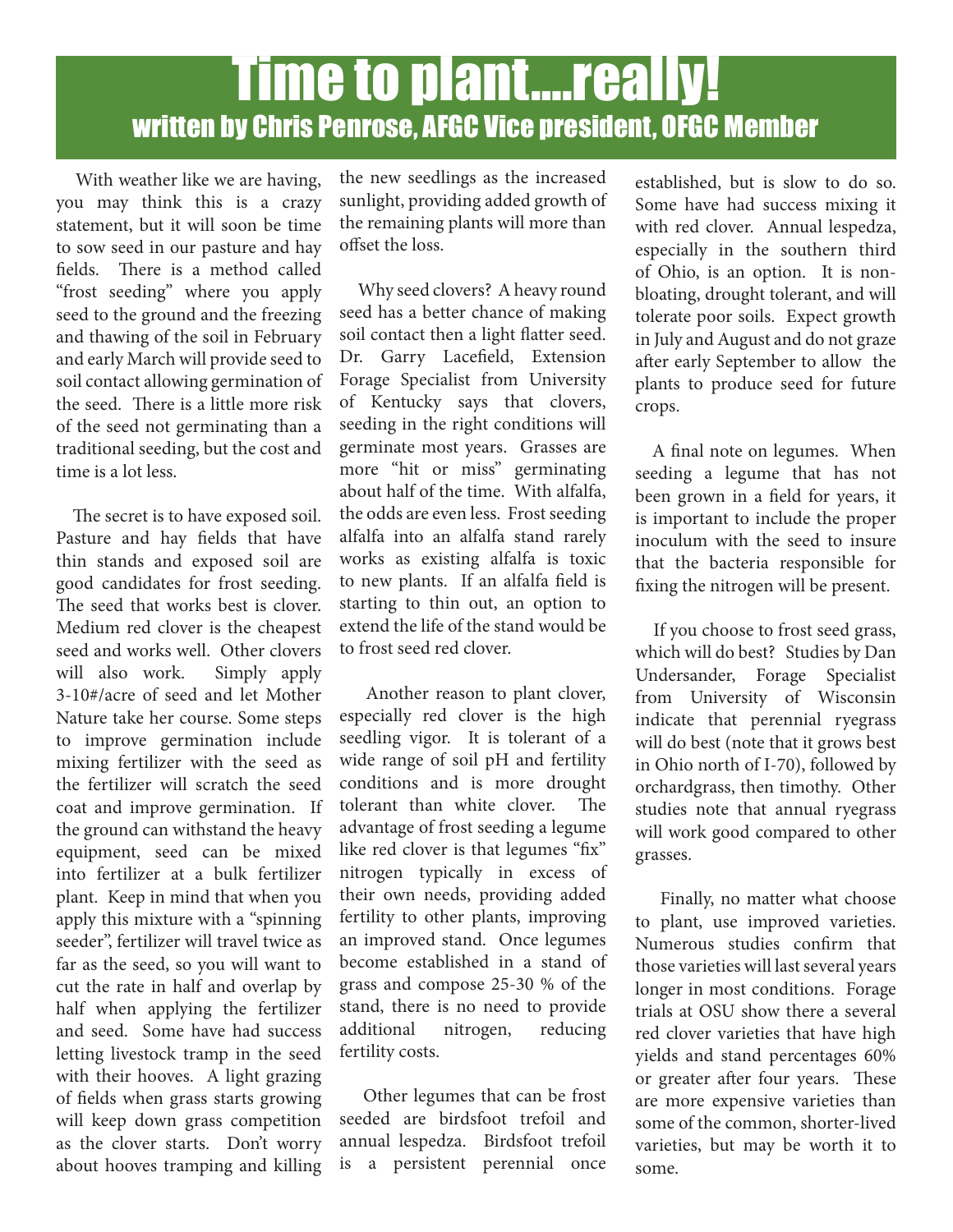## **Pasture Management for Winter Feeding Areas**

Submitted by: Bob Hendershot Retired State Grassland Conservationist USDA – Natural Re-

#### sources Conservation Service – Ohio

 Over the past summer I spoken at numerous grazing events, more and more producers have asked about winter pasture management. Regardless of the system, grazing stockpiled grass, feeding hay on a heavy use pad, unrolling hay bales out on the pasture or using the pre set spaced-bale system we need to consider both the soil and forage plants. During the winter when the ground is frozen, cattle may stay on the same area for a month or more; but when the spring thaw comes or if we have a wet open winter like this one has been so far; cattle should be moved every few days to give ample rest to the soil and plants. One consideration is that the longer livestock are in the same pasture, the greater the damage to the soils and plants in that pasture. I recommend to producers to develop several winter feeding areas over just one large area because it allows the farmer the option to rotate the animals throughout in the winter months. If we get severe trampling in areas, a light disking or harrowing may be required to prepare a seedbed to reestablish forages in those areas. Italian ryegrass works wonderfully in establishing good quick ground cover that will have excellent forage quality for the entire grazing season. A 20 to 40 pound seeding rate depending on how much bare soil is exposed. It can be broadcast and let the cows walk the seed in just before green up.

 Some of you may not have read much about the pre set spaced bale feeding system. This system uses the large round bales but they are placed in the field or pasture where they will be fed in the fall prior to winter feeding. This reduces feeding time in the winter, running tractors over wet soils and starting tractors in the very cold. It can be used in conjunction with stockpiling, but not necessary. The bales are spaced on 20 foot centers in rows. The number of bales in a row should equal the number bales needed to feed the herd. Bale rings are used to reduce the wastage. When designing the system plan for one bale ring for every 12 to 15 cows, and a 1000 pound bale to last about 2 to 3 days. A temporary fence of polytape or polywire is used to protect the rest of the bales while feeding those offered. Set the fence up ahead then rolling the rings over the next row of bales. Sisal twine bales work the best, net wrapped and plastic twine needs to be removed. If you have high quality hay that has been stored inside you may need to wait longer before set the bales. Most hay loss occurs in the summer and early fall when stored outside. The high quality hay including big square bales can be set out in spaced system during the winter when the soil is fit. Even setting a month's worth of hay is more efficient than feeding daily. Grazing systems generally fit in with the concept of environmentally friendly farming. What could be more natural than cows and calves, sheep and lambs, goats or horses grazing on green grass in the spring and summer? As we have worked on extending our grazing season we often find those same animals grazing on green forages well into the fall and winter. Consider feeding your round bales out on your existing pastures whenever you can. This will allow the livestock to spread manure on the areas that usually need it most and will reduce the amount that you must store and handle. The wasted hay will also go directly back to the soil. This is an excellent technique to build up the soil in areas that are not as fertile as we would like them to be. Select these areas to also minimize the runoff leaving the field. We want to keep our nutrients on the farm where they will benefit us, not allow them to enter the stream where they will be considered pollution to the neighbor. Well drained areas are good spots to consider for winter feeding areas that are buffered from water bodies. Be prepared to go to a heavy use area, preferably with a solid foundation during periods of particularly wet weather. I have been using this system this year with my stockpiled tall fescue giving the cows some new grass every day to graze and moving the bale ring to a new bale every three days.

 While manure may not be as much of a concern with grazing systems, since we don't have a lot of manure to spread, we should still need to be concerned with many of the same issues. Is there a potential for the manure to move off site from frozen or snow covered areas that we are grazing or spreading manure on? Are we observing